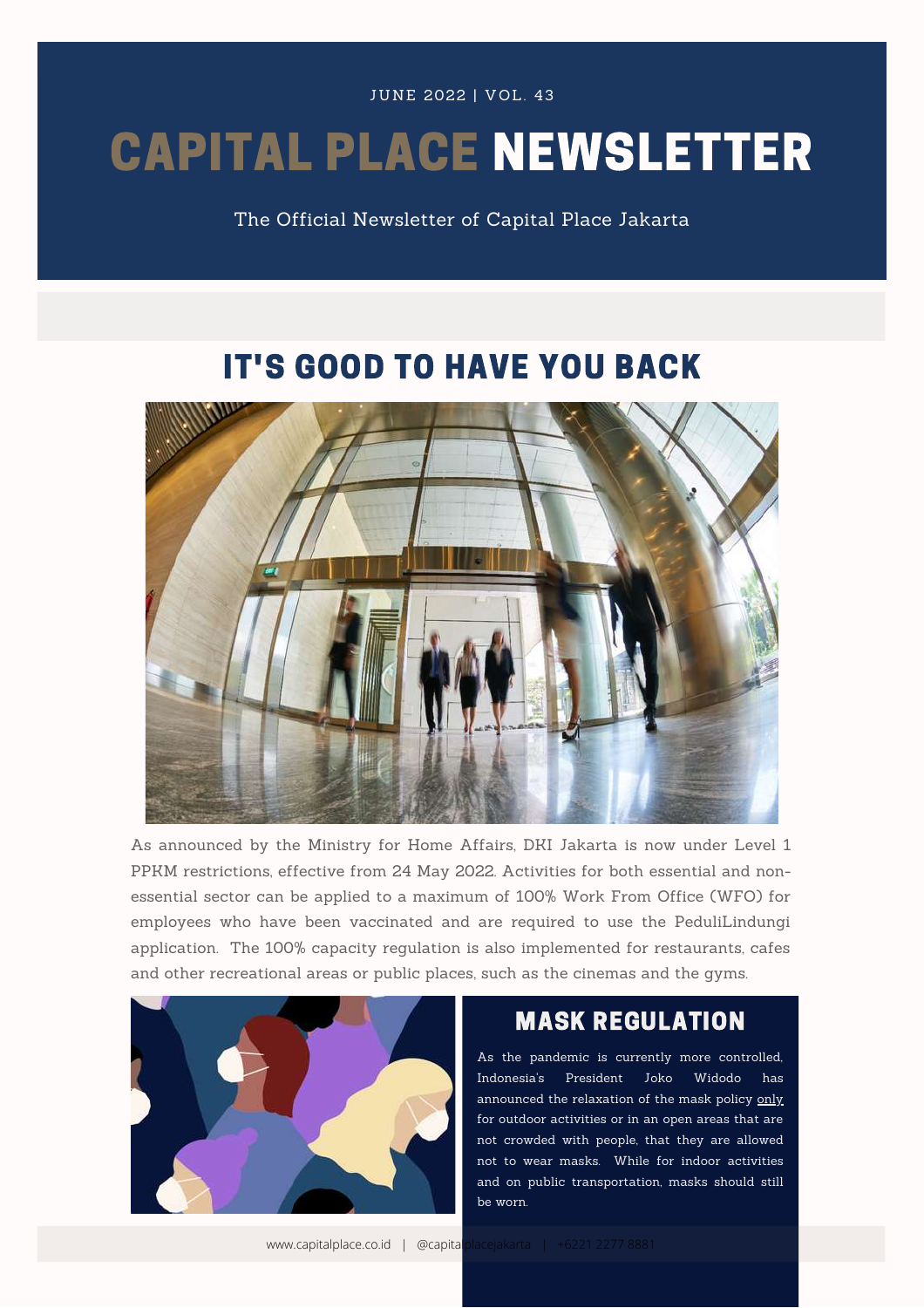# PANCASILA DAY

Indonesia's founding father and first President, Sukarno, introduce the ideology of Pancasila during his speech on June 1st 1945 prior to the independence of Indonesia Nation. This ideology formed the official foundational philosophical theory of the Indonesian State.

In 2016, President Joko Widodo through the Presidential Decree No. 24/ 2016 made 1st June as a national holiday. The first observation of the holiday was on June 1st 2017.





### HAPPY 495TH ANNIVERSARY

"Jakarta Hajatan" has been chosen as the theme for the city anniversary, formerly known as Batavia, because it gives a celebration meaning that is close to the term in Indonesia.

This theme is considered to have a message of optimism and evidence from the efforts carried out by the DKI Jakarta Provincial Government, both those that have been realized and those that will be carried out.

### COMING SOON..

Stay tuned for something special through out the final week of June!

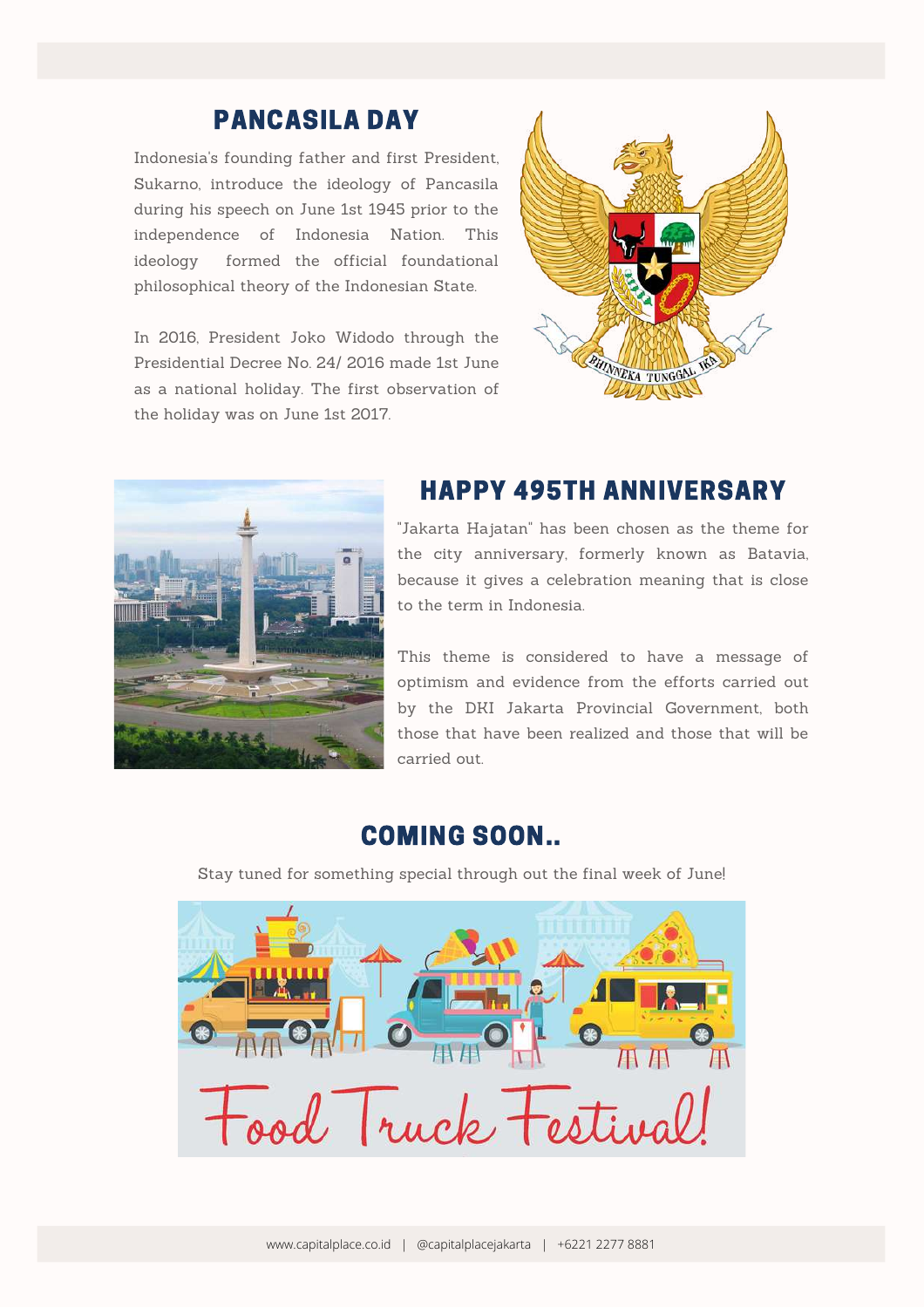# **DO YOU MISS DINING-IN IN THESE RESTAURANTS?**





## **SEKAR PALA**

We are pleased to inform you that Sekar Pala has returned to serve you the delicacy of Indonesia cuisine. Their famous Sop Buntut and Mie Rempah are definitely favorites!



### **SUNDAYA**

Another option for your lunch at Capital Place has been added!

Let's welcome Sundaya back at Foodst3ps, Capital Place Retail Podium on Level 3.

If you are a fan of Indonesian food, especially Sundanese cuisine, or simply looking for a warm, and rich of flavor bowl of Sayur Asem, then Sundaya is a must visit. Don't forget to also try their Ayam Bakar or Empal Bacem which come with variety of sambal options for you to choose.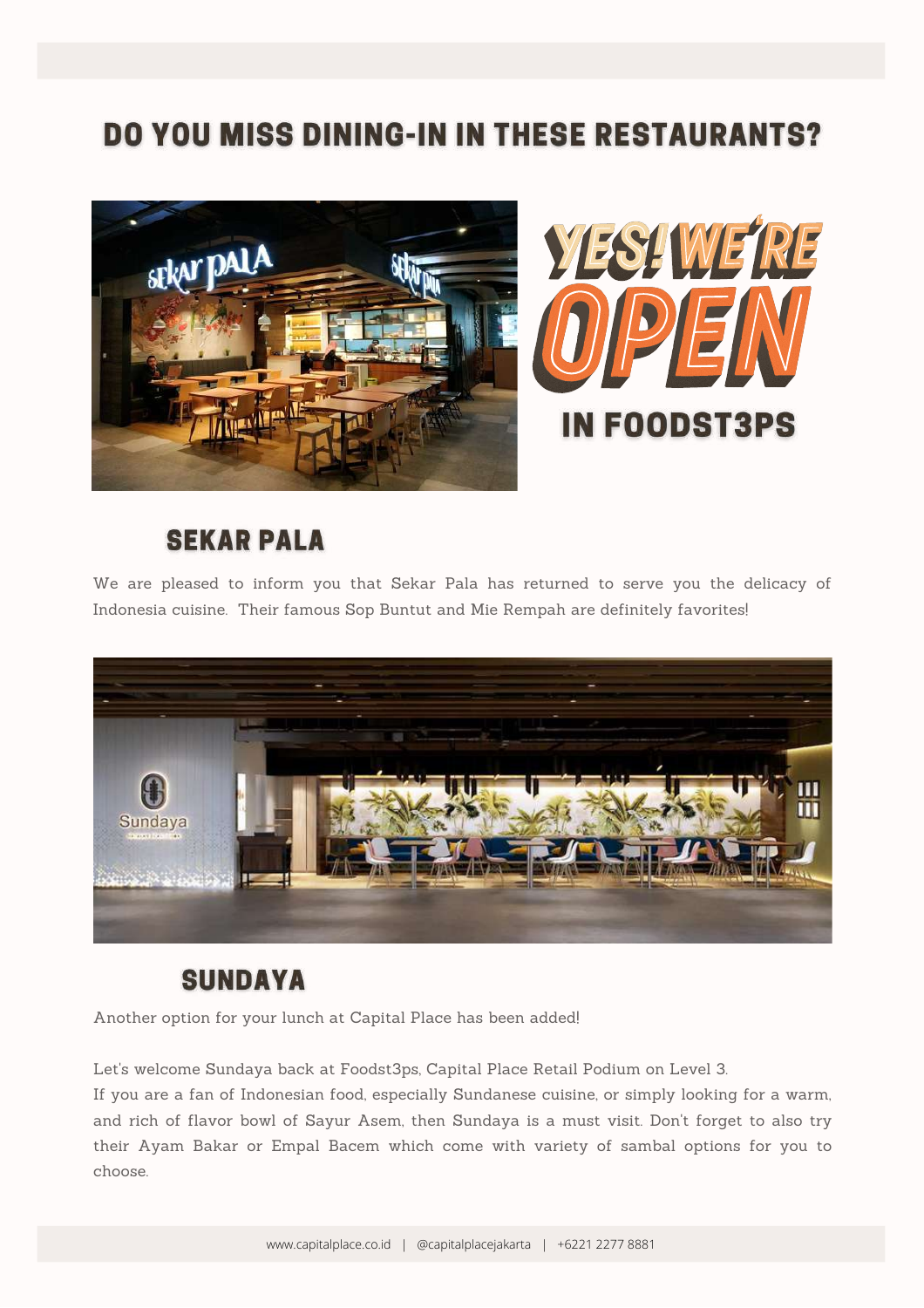## WHAT'S FOR BREAKFAST, AT CAPITAL PLACE?

Breakfast is, as we know, the most important meal of the day. Our concierge has curated a couple of breakfast options at Capital Place. From *Indomie* with *Kopi Sachet* to Cappuccino with freshly baked pastries, you can choose whatever you wish to fill up your tummy in the morning.



BUANA BAKERY, LEVEL 3 Iced Tea / Coffee - 14K Choices of Bread - 6K - 12K



KOPITIAM, LEVEL 3

Traditional Kaya Toast Set (with coffee and 2 soft boiled eggs) - 50K



### DOLCETTO, LEVEL 1

Dolcetto Breakfast Set - 78K (include your choice of coffe / tea and 2 freshly baked danish)



UKM CANTEEN, LEVEL B2 *Indomie* - 13K Instant drinks / coffee - 5K



#### FAMILY MART, LEVEL 3

Kopi Susu Keluarga - 13K FM Pastries - 10K



KOPI KENANGAN, LEVEL 1

Kopi Kenangan Mantan - 18K Cerita Roti - 15K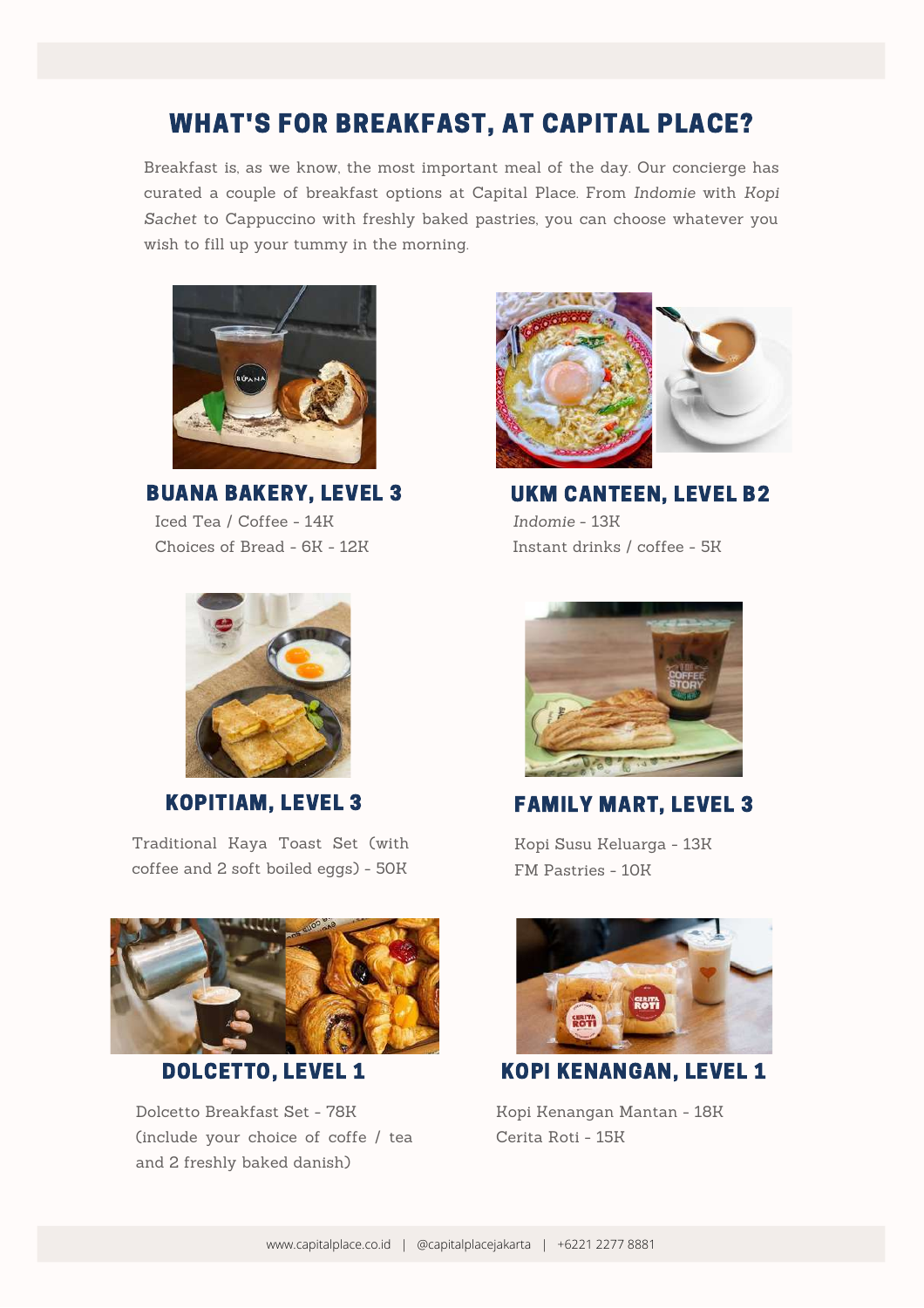# WHAT'S ON AT THE MOVIES June 2022

# Jurassic World Dominion

The future of mankind hangs in the balance as humans and dinosaurs coexist following the destruction of Isla Nublar.

Jurassic World Dominion will be in the cinema on 8 June 2022.





### **Lightyear**

Buzz Lightyear embarks on an intergalactic adventure with a group of ambitious recruits and his robot companion.

Lightyear will be on the cinema starting on June 17, 2022.

Did you know that our concierge could happily assist you in purchasing tickets, be it cinema, festival, gigs, and even flights?

To make your work life easier, please do not hesitate to reach out our concierge at the lobby level or phone at +62 21 2277 5959 and email at concierge@capitalplace.co.id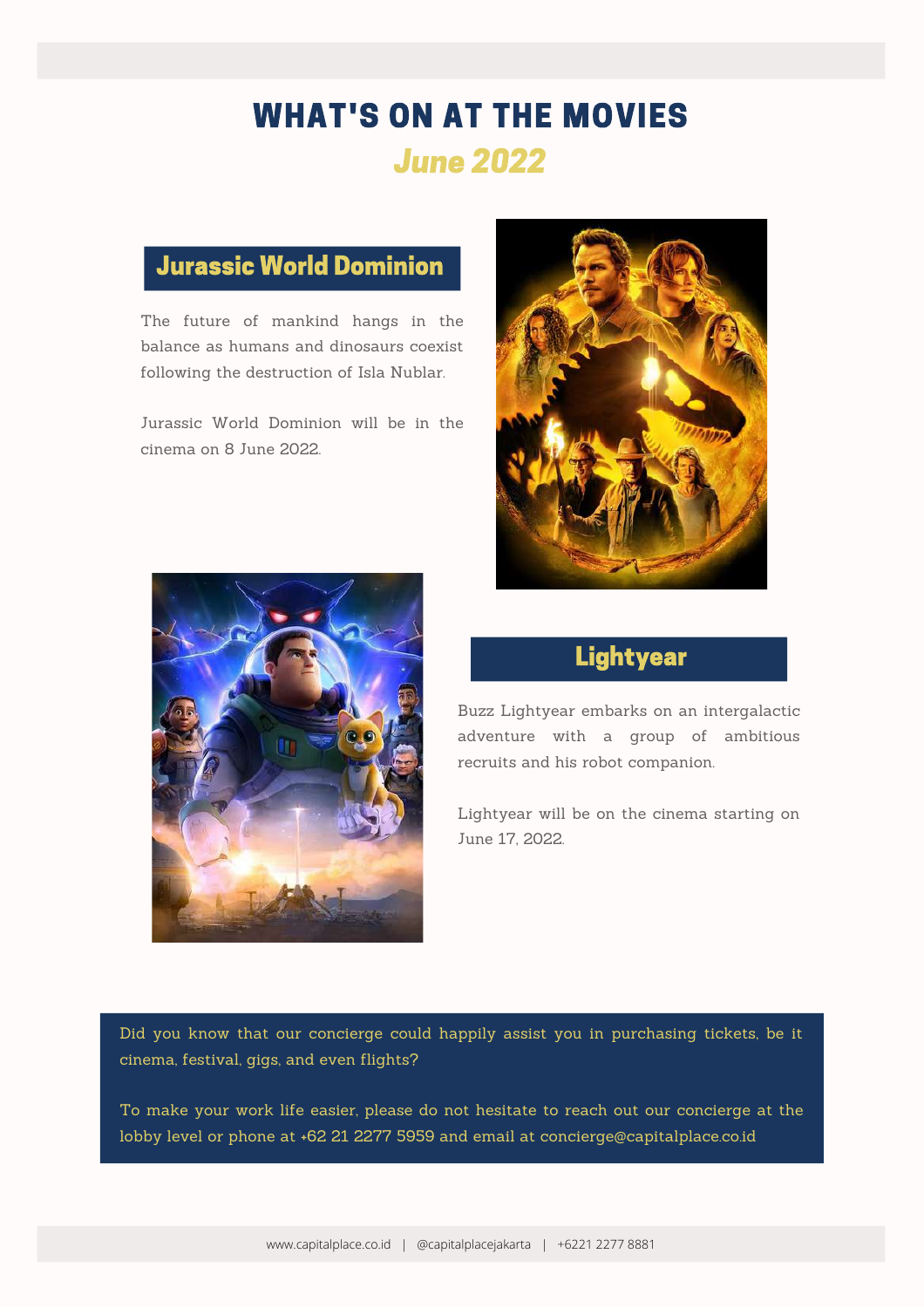# TIPS ON GETTING READY TO GO BACK TO THE OFFICE

An article by Deasy

After more than two years, many companies that switched to working fully remote during the COVID-19 [pandemic](https://www.aarp.org/health/conditions-treatments/info-2020/coronavirus-facts.html) are now asking employees to return to the office. But heading back to the office is going to require some adjustments for many employees. If you're returning to the office on either a full-time or hybrid [schedule,](https://www.aarp.org/work/careers/hybrid-office-tips/) here are 6 ways to prepare yourself for the change.



#### Get to know your company's COVID policies

Your office likely has [undergone](https://www.aarp.org/work/careers/return-to-office-changes/) a number of changes since the pandemic began, it's important to talk to your managers or human resources (HR) department to get a sense of what will be different now. You'll also want to determine whether you're going back to the office full time or whether you'll adopt a hybrid schedule.

#### Check on your physical fitness

Some folks used the pandemic as an opportunity to embrace health and fitness. And others used it as an opportunity to embrace sweatpants and Netflix. Either way, commuting to and being in the office all day is going to require some physical endurance that you may not have maintained at home, Of course, it's important to check with your physician before starting any exercise regime. But think about the walking and physical strength you'll need for your job and commute and think about what you'll need to do get ready for your days.

#### Remember what you put in your pockets or purse

Wallet. Glasses. Mask. Keys. Lip balm. Company ID. Phone. It's time to get used to going through your personal checklist again to be sure you have what you need to get through your day. Get reacquainted with your essentials, how you carry them, and how you ensure you haven't forgotten anything. What may have been a habit a year or two ago may now require some attentiveness.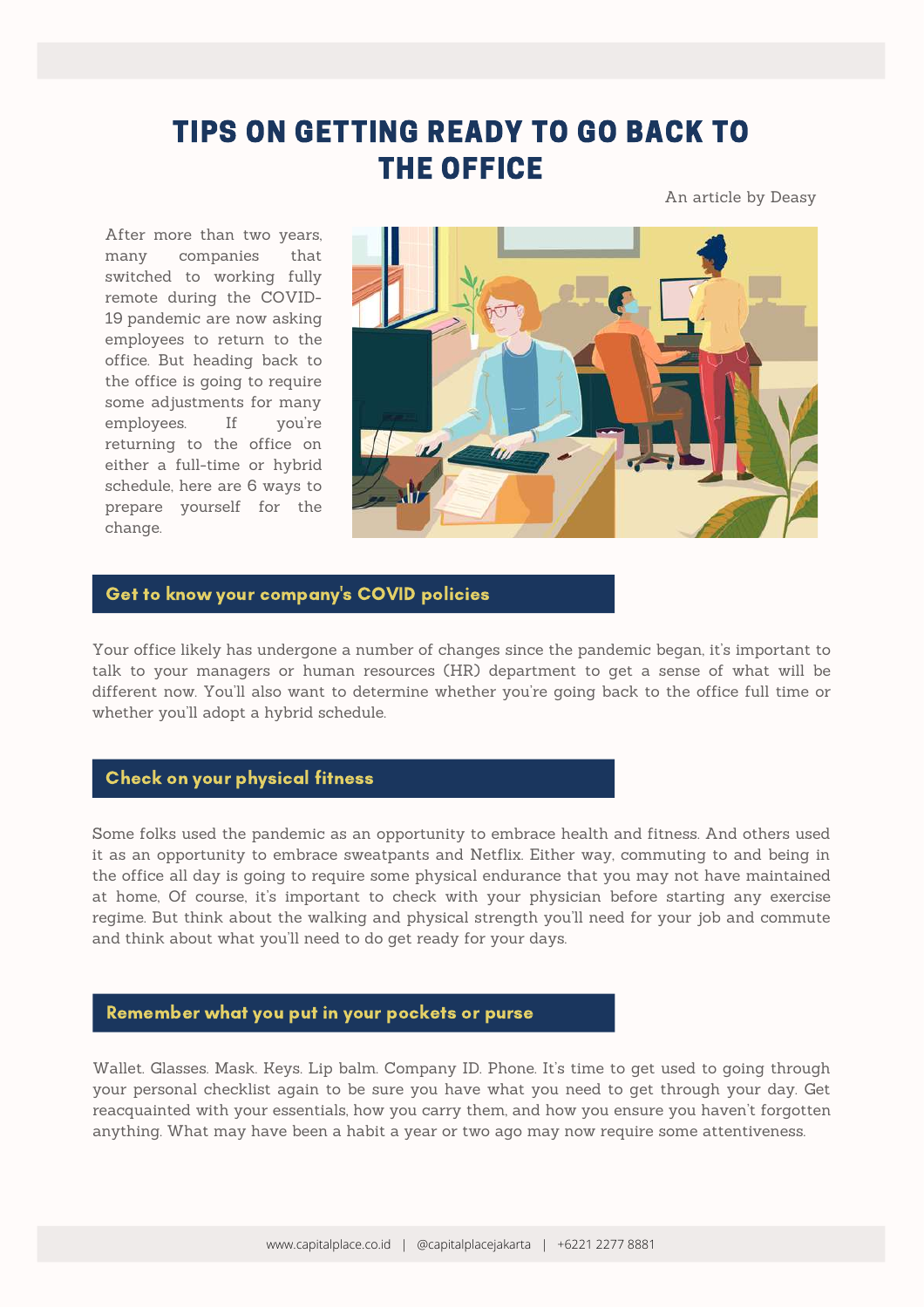#### Test-drive your commute

Another thing that may have changed is your commute, many public transit agencies revised their train and bus schedules at the start of the pandemic and still may not be running as frequently as they did two years ago. Double-check mass transit schedules (and prices), detours on driving routes due to new road work, and even toll changes. It might also be a good idea to do a dry run of your commute before your first day back at the office to see if anything significant has changed.

#### Adjust your sleep schedule

If you've gotten into the habit of staying up or sleeping later than you did pre-pandemic, adjusting to an earlier alarm clock setting might take some getting used to. After all, you'll need to allow time for your back-to-the-office morning routine.

#### Talk to your employer about your concerns

Working from home became the norm for many companies as an effort to deter the spread of COVID-19 among employees. Whether you wanted to wipe down your groceries or wear a mask all day, you could protect yourself as much as you wished at home regardless of what your coworkers were doing.

That could change once you return to the office, but your safety should still be a priority for both you and your employer.

It's important to discuss company infection prevention policies with your HR department or manager. Determine your comfort level depending on your individual circumstances. Ask about policies regarding [harassment](https://www.aarp.org/work/asking-coworkers-vaccine-status/) in the workplace about vaccination status, mask wearing and other COVID-19-prevention measures.

With a little planning and preparation, you can head back to the office confident and ready to enter this next phase of the workplace.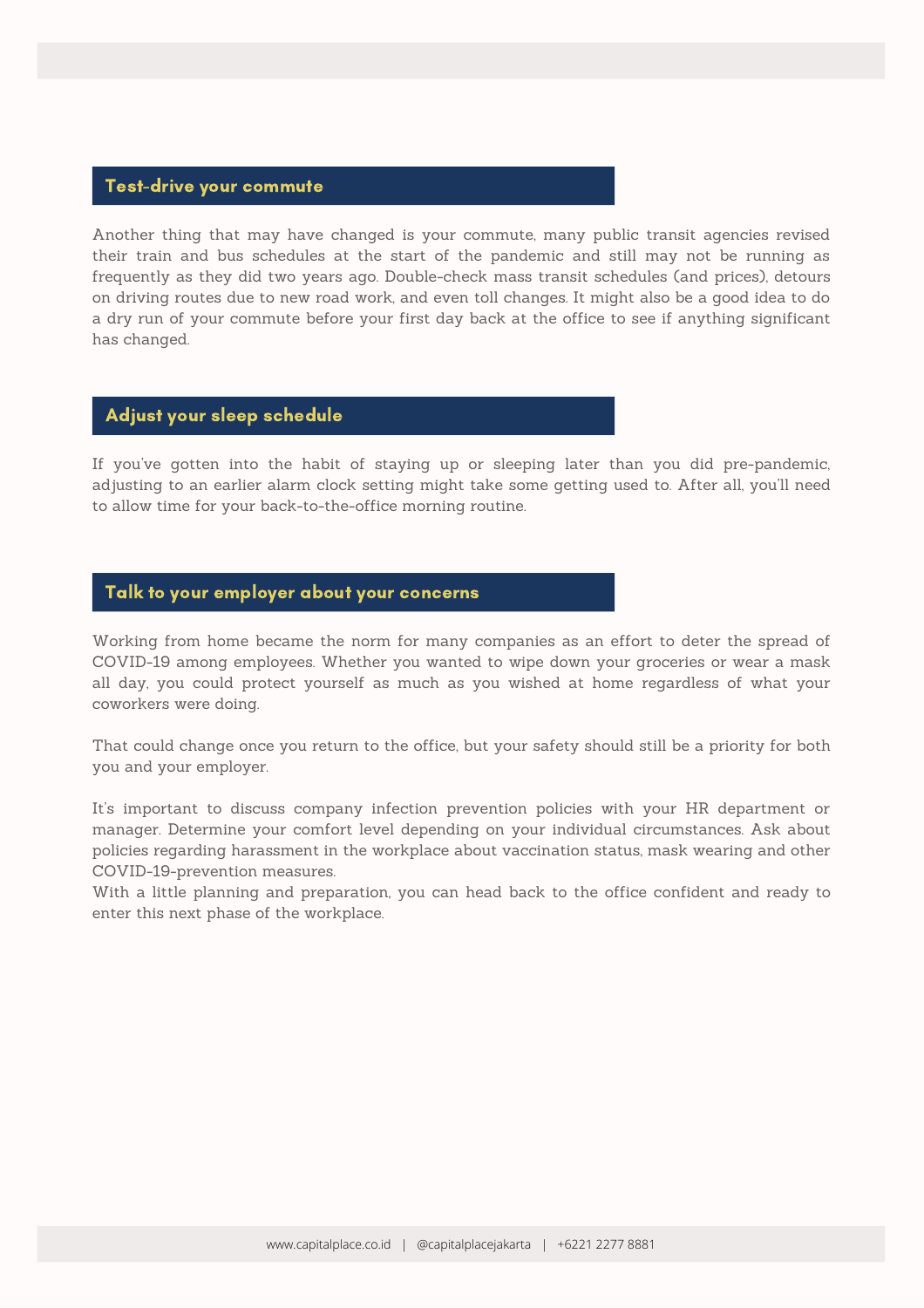

# SWEET SWEET JUNE, GELATOMANIA



Enjoy a cup of sweelty refreshing Gelato with varieties of flavor options every Wednesday and Friday from 10am to 2pm throughout June 2022.

The Gelato cart is located just next to Dolcetto counter, come visit by!